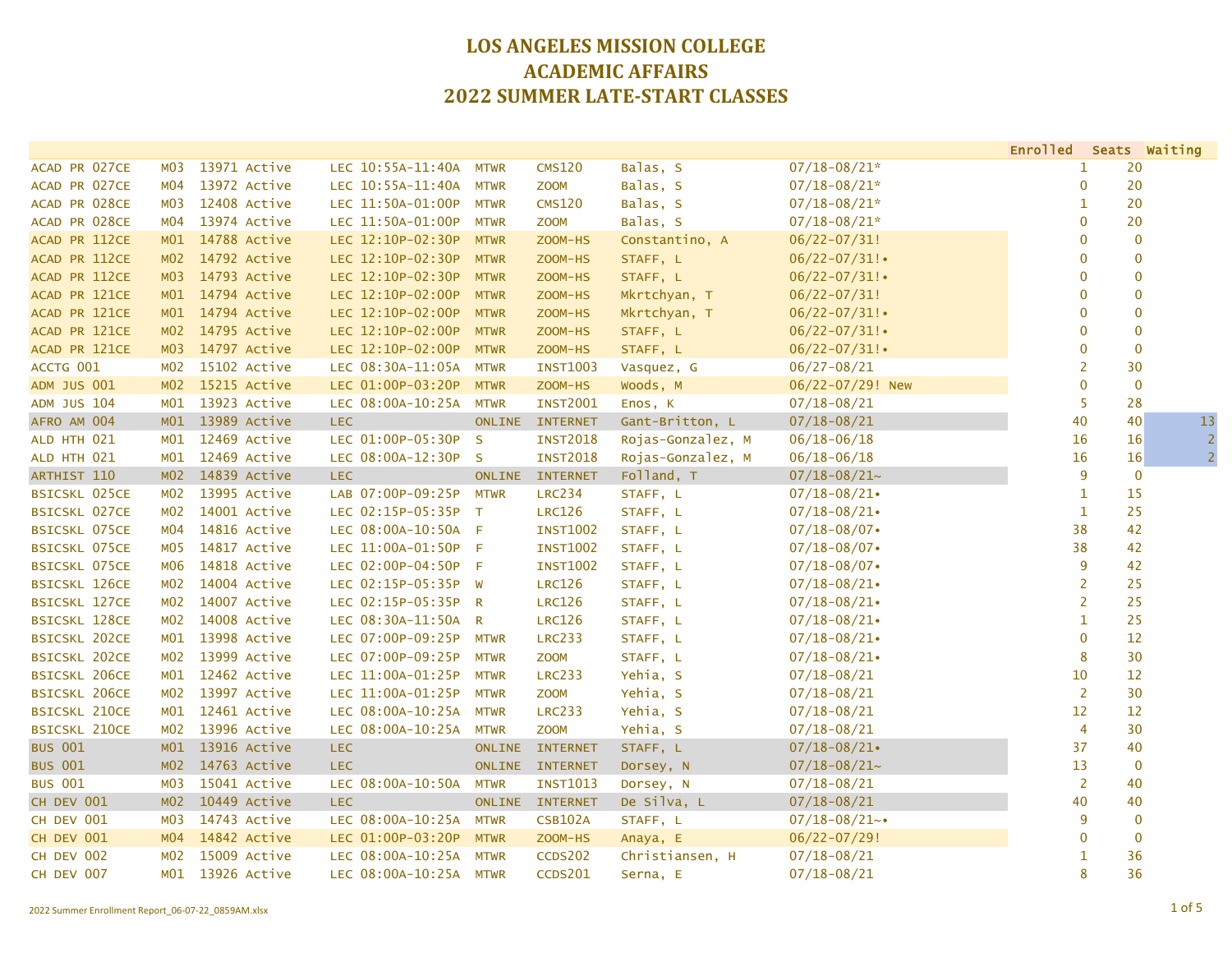|                    |                 |                   |                        |               |                  |                                  |                     | Enrolled Seats Waiting |    |                |
|--------------------|-----------------|-------------------|------------------------|---------------|------------------|----------------------------------|---------------------|------------------------|----|----------------|
| CH DEV 011         | MO1             | 13928 Active      | <b>LEC</b>             |               | ONLINE INTERNET  | De Silva, L                      | $07/18 - 08/21$     | 33                     | 40 |                |
| CH DEV 172         |                 | M01 14403 Active  | <b>LEC</b>             |               | ONLINE INTERNET  | Bazikyan, I                      | $07/18 - 08/21$     | 29                     | 40 |                |
| CHICANO 052        |                 | M02 14796 Active  | <b>LEC</b>             |               | ONLINE INTERNET  | STAFF, L                         | $07/18 - 08/21$ ~•  | $\overline{7}$         |    | $\overline{0}$ |
| CHICANO 052        |                 | M02 14796 Active  | LEC 09:00A-10:30A      | <b>MW</b>     | <b>ZOOM</b>      | STAFF, L                         | $07/18 - 08/21$ ~•  | $\overline{7}$         |    | $\overline{0}$ |
| CINEMA 003         |                 | M01 13207 Active  | <b>LEC</b>             | <b>ONLINE</b> | <b>INTERNET</b>  | Huynh, H                         | $07/18 - 08/21$     | 37                     |    | 40             |
| CINEMA 003         |                 | M01A 13208 Active | LAB                    | <b>ONLINE</b> | <b>INTERNET</b>  | Huynh, H                         | $07/18 - 08/21$     | 37                     | 40 |                |
| <b>CIS 192</b>     |                 | M02 14809 Active  | LEC 10:00A-12:20P      | <b>TR</b>     | ZOOM-HS          | McKinney, G                      | $06/21 - 08/04!$    | $\mathbf{0}$           |    | 0              |
| CIS 192            |                 | M02A 14810 Active | <b>LAB</b>             | <b>ONLINE</b> | <b>INTRNT-HS</b> | McKinney, G                      | $06/21 - 08/04!$    | $\mathbf{0}$           |    | 0              |
| CLN ART 050        | MO2             | 13981 Active      | LEC 01:10P-02:40P      | <b>MTWR</b>   | <b>CAI228</b>    | Luna, A                          | $07/18 - 08/21$ ~   | 6                      |    | $\mathbf 0$    |
| CLN ART 102        | MO1             | 13986 Active      | LEC 07:00A-08:10A      | <b>MTWRF</b>  | <b>CAI227</b>    | Sanchez, J                       | $07/18 - 08/21$     | 8                      |    | 30             |
| CLN ART 102        |                 | M01A 13987 Active | LAB 08:20A-12:25P      | <b>MTWRF</b>  | <b>PRODKIT</b>   | Sanchez, J                       | $07/18 - 08/21$     | 8                      | 30 |                |
| CLN ART 102        |                 | M01A 13987 Active | LAB 08:20A-12:25P      | <b>MTWRF</b>  | <b>PRODKIT</b>   | Sanchez, J                       | $07/18 - 08/21$     | 8                      | 30 |                |
| CLN ART 103        | MO1             | 13988 Active      | LEC 03:00P-04:30P      | <b>MTWR</b>   | <b>CAI232</b>    | STAFF, L                         | $07/18 - 08/21$     | $\overline{7}$         |    | 30             |
| <b>COMM 101</b>    | <b>MO3</b>      | 10593 Active      | <b>LEC</b>             | <b>ONLINE</b> | <b>INTERNET</b>  | Wallace, J                       | $07/18 - 08/21$     | 9                      | 40 |                |
| <b>COMM 101</b>    | MO4             | 11489 Active      | <b>LEC</b>             | <b>ONLINE</b> | <b>INTERNET</b>  | Barker, B                        | $07/18 - 08/21$     | 40                     | 40 |                |
| <b>COMM 101</b>    | MO <sub>5</sub> | 13424 Active      | <b>LEC</b>             | <b>ONLINE</b> | <b>INTERNET</b>  | Dervishian, N                    | $07/18 - 08/21$     | 13                     | 40 |                |
| <b>COMM 102</b>    | M01             | 12446 Active      | <b>LEC</b>             | <b>ONLINE</b> | <b>INTERNET</b>  | Hernandez, W                     | $07/18 - 08/21$     | 40                     | 40 | $\overline{4}$ |
| COUNSEL 017        | M01             | 13887 Active      | <b>LEC</b>             | <b>ONLINE</b> | <b>INTERNET</b>  | Schwartz, R                      | $07/18 - 08/21$     | 5                      |    | 40             |
| COUNSEL 017        | MO2             | 14873 Active      | LEC 08:30A-11:20A      | -F            | ZOOM-HS          | George, C                        | $06/22 - 07/29!$    | $\mathbf{0}$           |    | 0              |
| COUNSEL 017        | M <sub>03</sub> | 14874 Active      | LEC 08:30A-11:20A      | F             | ZOOM-HS          | Lara, P                          | $06/22 - 07/29!$    | $\overline{0}$         |    | $\overline{0}$ |
| COUNSEL 040        | M01             | 15265 Active      | LEC 08:00A-10:20A MTWR |               | <b>INST1010</b>  | STAFF, L                         | 06/22-07/31! • New  | $\mathbf{0}$           |    | 5              |
| CS 101             | M02             | 15046 Active      | LEC 01:00P-04:10P      | <b>TR</b>     | <b>INST2007</b>  | Rios, J                          | $06/27 - 08/20$     | 11                     | 42 |                |
| CS 101             |                 | M02A 15047 Active | LAB 04:15P-05:05P TR   |               | <b>INST2007</b>  | Rios, J                          | $06/27 - 08/20$     | 11                     | 42 |                |
| CS 119             |                 | M02 15027 Active  | LEC 09:00A-10:30A      | <b>MTWR</b>   | <b>INST2006</b>  | Dantes, E                        | $07/18 - 08/21$     | $\overline{4}$         | 42 |                |
| CS 119             |                 | M02A 15028 Active | LAB 10:35A-12:05P      | <b>MTWR</b>   | <b>INST2006</b>  | Dantes, E                        | $07/18 - 08/21$     | 4                      | 42 |                |
| ECON 001           |                 | M02 15040 Active  | LEC 11:00A-02:00P      | <b>MTWR</b>   | <b>CSB111</b>    | Danai, M                         | $07/18 - 08/21$     | $\overline{0}$         |    | 40             |
| ECON 002           | M01             | 13918 Active      | <b>LEC</b>             | <b>ONLINE</b> | <b>INTERNET</b>  | Espinoza, A                      | $07/18 - 08/21$     | 34                     | 40 |                |
| EGD TEK 111        |                 | M01 13172 Active  | <b>LEC</b>             | <b>ONLINE</b> | <b>INTERNET</b>  | Anwar, A                         | $07/18 - 08/21$     | $\overline{3}$         | 40 |                |
| EGD TEK 111        |                 | M01A 13173 Active | <b>LAB</b>             |               | ONLINE INTERNET  | Anwar, A                         | $07/18 - 08/21$     | $\overline{3}$         |    | 40             |
| <b>ENGLISH 101</b> |                 | M03 11512 Active  | <b>LEC</b>             |               | ONLINE INTERNET  | Quinn, A                         | $07/18 - 08/21$     | 22                     |    | 40             |
| ENGLISH 101        | MOS             | 11085 Active      | <b>LEC</b>             |               | ONLINE INTERNET  | Kemp, E                          | $07/18 - 08/21$     | 15                     |    | 40             |
| ENGLISH 101Z       |                 | M01 15218 Active  | <b>LEC</b>             |               | ONLINE INTERNET  | Voorhis, M                       | $07/18 - 08/21$ New | $\mathbf 0$            |    | 0              |
| ENGLISH 101Z       |                 | M01A 15219 Active | <b>LAB</b>             |               | ONLINE INTERNET  | Voorhis, M                       | $07/18 - 08/21$ New | $\bf{0}$               |    | $\mathbf 0$    |
| ENGLISH 102        |                 | M02 10886 Active  | <b>LEC</b>             |               | ONLINE INTERNET  | Daly, C                          | $07/18 - 08/21$     | 18                     | 40 |                |
| ENGLISH 102        | M <sub>03</sub> | 11362 Active      | <b>LEC</b>             |               | ONLINE INTERNET  | Daly, C                          | $07/18 - 08/21$     | $\mathbf{1}$           |    | 40             |
| <b>ENGLISH 102</b> | MO4             | 14413 Active      | LEC 11:00A-01:25P      | <b>MTWR</b>   | <b>INST2021</b>  | Colmer, I                        | $07/18 - 08/21$     | $\overline{4}$         |    | 42             |
| ENGLISH 103        |                 | M01 11346 Active  | <b>LEC</b>             | <b>ONLINE</b> | <b>INTERNET</b>  | Riesberg, C                      | $07/18 - 08/21$     | 11                     |    | 40             |
| ENGLISH 127        | M01             | 12760 Active      | <b>LEC</b>             |               | ONLINE INTERNET  | Crozer, K                        | $07/18 - 08/21$     | 40                     |    | 40             |
| ENV SCI 002        | MO2             | 14830 Active      | <b>LEC</b>             | <b>TBA</b>    | LDNE GE          | Boroon, M                        | $06/22 - 07/29!$    | $\mathbf 0$            |    | $\mathbf 0$    |
| ESL NC 023CE       |                 | M01 10378 Active  | <b>LEC</b>             |               | ONLINE INTERNET  | Sarmiento-Sanders, E 07/18-08/21 |                     | 23                     |    | 40             |
|                    |                 |                   |                        |               |                  |                                  |                     |                        |    |                |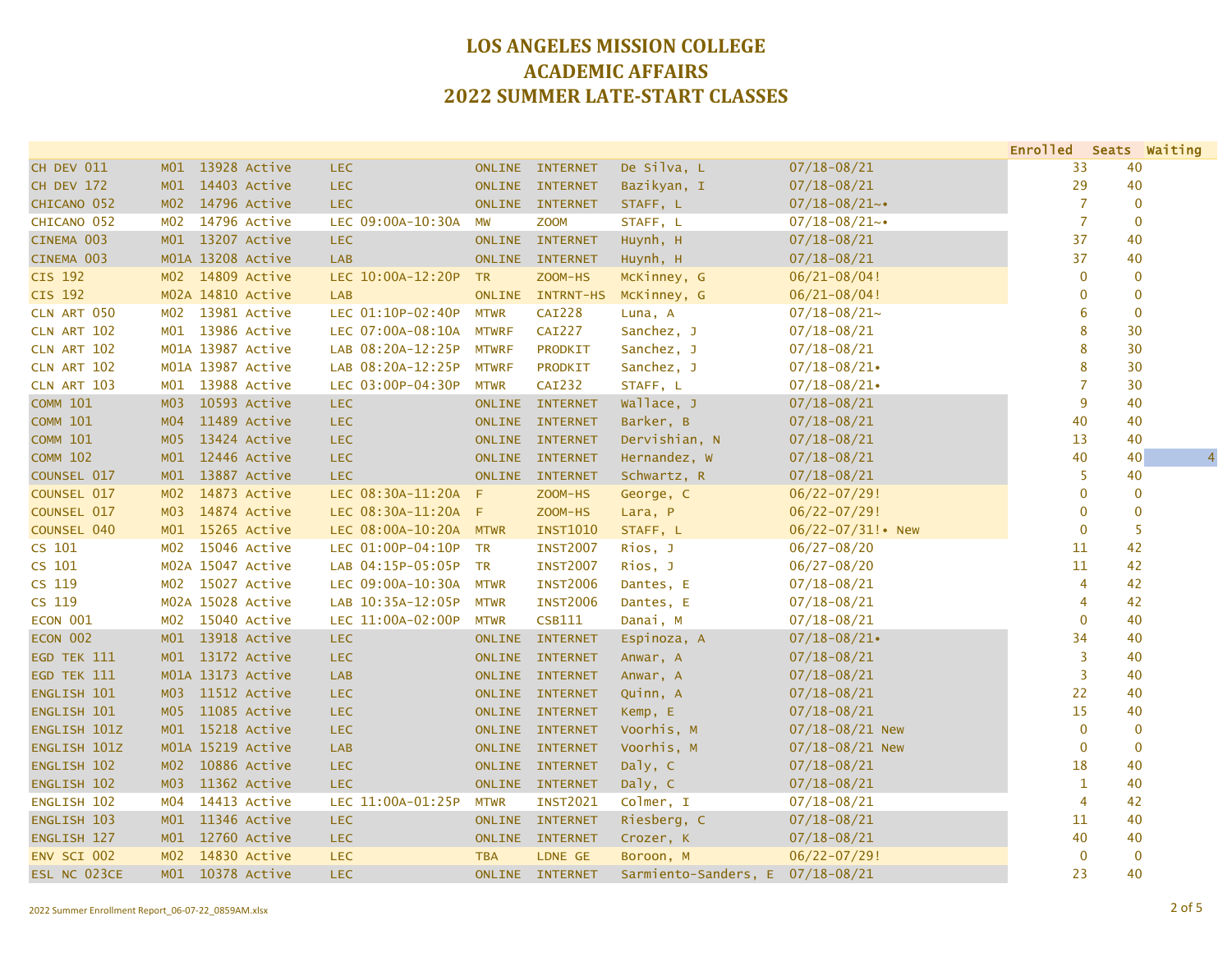|                  |                 |                   |                        |               |                  |                                    |                   | Enrolled Seats Waiting |              |              |
|------------------|-----------------|-------------------|------------------------|---------------|------------------|------------------------------------|-------------------|------------------------|--------------|--------------|
| ESL NC 023CE     | MO1             | 10378 Active      | LEC 09:00A-11:50A      | <b>MTWR</b>   | <b>ZOOM</b>      | Sarmiento-Sanders, E               | $07/18 - 08/21$   | 23                     | 40           |              |
| ESL NC 023CE     | MO2             | 11450 Active      | <b>LEC</b>             | <b>ONLINE</b> | <b>INTERNET</b>  | Hilario, M                         | $07/18 - 08/21$   | 17                     | 40           |              |
| ESL NC 023CE     | M02             | 11450 Active      | LEC 06:00P-08:50P      | <b>MTWR</b>   | <b>ZOOM</b>      | Hilario, M                         | $07/18 - 08/21$   | 17                     | 40           |              |
| HEALTH 011       |                 | M02 10483 Active  | <b>LEC</b>             | <b>ONLINE</b> | <b>INTERNET</b>  | Asili, H                           | $07/18 - 08/21$   | 25                     | 40           |              |
| HEALTH 011       | M <sub>03</sub> | 13885 Active      | <b>LEC</b>             | <b>ONLINE</b> | <b>INTERNET</b>  | Asili, H                           | $07/18 - 08/21$ ~ | 17                     | $\mathbf{0}$ |              |
| HEALTH 011       | <b>MO3</b>      | 13885 Active      | LEC 11:00A-02:00P      | <b>MW</b>     | HFAC203          | Asili, H                           | $07/18 - 08/21$ ~ | 17                     | $\mathbf{0}$ |              |
| HEALTH 011       | MO4             | 14884 Active      | LEC 08:30A-11:30A MTWR |               | ZOOM-HS          | Hylland, C                         | $06/22 - 07/31!$  | $\mathbf 0$            |              | $\mathbf{0}$ |
| HEALTH 011       | M <sub>05</sub> | 14885 Active      | LEC 08:30A-11:30A MTWR |               | ZOOM-HS          | Jabbari Kohnehsari, N 06/22-07/31! |                   | 0                      |              | $\mathbf{0}$ |
| HEALTH 011       | M06             | 14887 Active      | LEC 01:00P-03:25P      | <b>MTWR</b>   | ZOOM-HS          | Jabbari Kohnehsari, N 06/22-07/31! |                   | 0                      | $\mathbf 0$  |              |
| HEALTH 011       | M07             | 14889 Active      | LEC 08:30A-11:30A      | <b>MTWR</b>   | VERD-HS          | Estrada, R                         | $06/22 - 07/31$ ! | $\overline{0}$         | $\mathbf 0$  |              |
| HISTORY 086      | M01             | 13991 Active      | <b>LEC</b>             | <b>ONLINE</b> | <b>INTERNET</b>  | Roleder, G                         | $07/18 - 08/21$   | 23                     | 40           |              |
| JOURNAL 100      | MO2             | 13304 Active      | <b>LEC</b>             | ONLINE        | <b>INTERNET</b>  | Savage, T                          | $07/18 - 08/21$   | 5                      | 40           |              |
| KIN 329-1        | M02             | 11452 Active      | LAB 08:00A-10:50A      | <b>MTWR</b>   | HFACFT CR        | Jefferis, S                        | $07/18 - 08/21*$  | $\overline{7}$         | 30           |              |
| KIN 329-2        | M02             | 11348 Active      | LAB 08:00A-10:50A      | <b>MTWR</b>   | HFACFT CR        | Jefferis, S                        | $07/18 - 08/21*$  | $\overline{0}$         | 10           |              |
| KIN 329-3        | M02             | 11350 Active      | LAB 08:00A-10:50A      | <b>MTWR</b>   | <b>HFACFT CR</b> | Jefferis, S                        | $07/18 - 08/21*$  | $\mathbf{1}$           | 10           |              |
| KIN ATH 552      | M <sub>01</sub> | 13104 Active      | LAB 08:00A-09:05A      | <b>MTWRF</b>  | <b>ELCRPARK</b>  | Garcia, J                          | $06/20 - 08/21$   | 25                     | 40           |              |
| KIN ATH 552      | M02             | 13103 Active      | LAB 07:00A-08:20A      | <b>MTWRS</b>  | <b>ELCRPARK</b>  | Laguna, S                          | $07/06 - 08/21$   | $\overline{7}$         | 30           |              |
| KIN ATH 552      | MO4             | 11088 Active      | LAB 12:30P-02:20P      | <b>MWF</b>    | <b>HFACGYM</b>   | Mardini, N                         | $06/20 - 08/21$   | 9                      | 30           |              |
| <b>LAW 001</b>   | M01             | 11632 Active      | <b>LEC</b>             | <b>ONLINE</b> | <b>INTERNET</b>  | Macias, S                          | $07/18 - 08/21$   | 18                     | 40           |              |
| <b>MATH 120</b>  |                 | M01 14785 Active  | LEC 08:30A-12:00P      | <b>MTWR</b>   | ZOOM-HS          | Mkrtchyan, T                       | $06/22 - 07/31$ ! | $\mathbf 0$            | $\mathbf{0}$ |              |
| <b>MATH 120</b>  |                 | M02 14786 Active  | LEC 08:30A-12:00P      | <b>MTWR</b>   | ZOOM-HS          | Yamada, R                          | $06/22 - 07/31!$  | 0                      |              | $\mathbf 0$  |
| <b>MATH 120</b>  | M02             | 14786 Active      | LEC 08:30A-12:00P      | <b>MTWR</b>   | ZOOM-HS          | Yamada, R                          | $06/22 - 07/31!$  | $\mathbf{0}$           | $\mathbf 0$  |              |
| <b>MATH 120</b>  | M03             | 14787 Active      | LEC 08:30A-12:00P      | <b>MTWR</b>   | ZOOM-HS          | McGann, E                          | $06/22 - 07/31!$  | $\mathbf{0}$           |              | $\mathbf{0}$ |
| <b>MATH 125</b>  | M <sub>02</sub> | 14780 Active      | LEC 08:30A-12:00P      | <b>MTWR</b>   | ZOOM-HS          | Constantino, A                     | $06/22 - 07/31!$  | $\mathbf{0}$           |              | $\mathbf{0}$ |
| <b>MATH 125</b>  | MO3             | 14783 Active      | LEC 08:30A-12:00P      | <b>MTWR</b>   | ZOOM-HS          | Sharnazyan, E                      | $06/22 - 07/31!$  | 0                      |              | $\mathbf{0}$ |
| <b>MATH 125</b>  | MO4             | 14784 Active      | LEC 08:30A-12:00P      | <b>MTWR</b>   | ZOOM-HS          | Burds, J                           | $06/22 - 07/31!$  | $\overline{0}$         | $\mathbf{0}$ |              |
| <b>MATH 227</b>  | MO4             | 11496 Active      | <b>LEC</b>             | <b>ONLINE</b> | <b>INTERNET</b>  | Mkrtchyan, T                       | $07/18 - 08/21$   | 57                     | 80           | 1            |
| <b>MATH 227</b>  |                 | M04A 11497 Active | <b>LAB</b>             | <b>ONLINE</b> | <b>INTERNET</b>  | Mkrtchyan, T                       | $07/18 - 08/21$   | 57                     | 80           | $\mathbf{1}$ |
| <b>MATH 227</b>  |                 | M05 13192 Active  | <b>LEC</b>             |               | ONLINE INTERNET  | Barbullushi, I                     | $06/27 - 08/21*$  | $\overline{4}$         | 20           |              |
| <b>MATH 227</b>  |                 | M05A 13193 Active | LAB 06:00P-08:05P      | TR            | <b>CMS122</b>    | Barbullushi, I                     | $06/27 - 08/21*$  | $\overline{4}$         | 20           |              |
| <b>MATH 227</b>  |                 | M06 13961 Active  | <b>LEC</b>             | <b>ONLINE</b> | <b>INTERNET</b>  | Barbullushi, I                     | $06/27 - 08/21*$  | 13                     | 20           |              |
| <b>MATH 227</b>  |                 | M06A 13962 Active | LAB 06:00P-08:05P      | <b>TR</b>     | <b>ZOOM</b>      | Barbullushi, I                     | $06/27 - 08/21*$  | 13                     | 20           |              |
| <b>MATH 227</b>  | M <sub>07</sub> | 14800 Active      | LEC 08:30A-10:50A      | <b>MTWR</b>   | ZOOM-HS          | Jafari, H                          | $06/22 - 07/31!$  | $\mathbf 0$            | $\mathbf{0}$ |              |
| <b>MATH 227</b>  |                 | M07A 14801 Active | LAB 11:00A-12:25P      | <b>MTWR</b>   | ZOOM-HS          | Jafari, H                          | $06/22 - 07/31!$  | $\mathbf 0$            | $\mathbf 0$  |              |
| MATH 227B        |                 | M01 11621 Active  | LEC 07:00P-08:35P      | <b>MTWR</b>   | <b>ZOOM</b>      | Burke, J                           | $07/18 - 08/21$   | 18                     | 40           |              |
| <b>MATH 227B</b> |                 | M01A 11622 Active | LAB 08:35P-09:20P      | <b>MTWR</b>   | <b>ZOOM</b>      | Burke, J                           | $07/18 - 08/21$   | 18                     | 40           |              |
| <b>MATH 230</b>  |                 | M01 11613 Active  | <b>LEC</b>             | <b>ONLINE</b> | <b>INTERNET</b>  | Samii, B                           | $07/18 - 08/21$   | 50                     | 80           |              |
| <b>MATH 230</b>  |                 | M01A 11614 Active | <b>LAB</b>             | <b>ONLINE</b> | <b>INTERNET</b>  | Samii, B                           | $07/18 - 08/21$   | 25                     | 40           |              |
| <b>MATH 238</b>  |                 | M01 13137 Active  | <b>LEC</b>             | <b>ONLINE</b> | <b>INTERNET</b>  | Gunderson, B                       | $07/18 - 08/21$   | 23                     | 40           |              |
| <b>MATH 238</b>  |                 | M01A 13138 Active | <b>LAB</b>             |               | ONLINE INTERNET  | Gunderson, B                       | $07/18 - 08/21$   | 23                     | 40           |              |
|                  |                 |                   |                        |               |                  |                                    |                   |                        |              |              |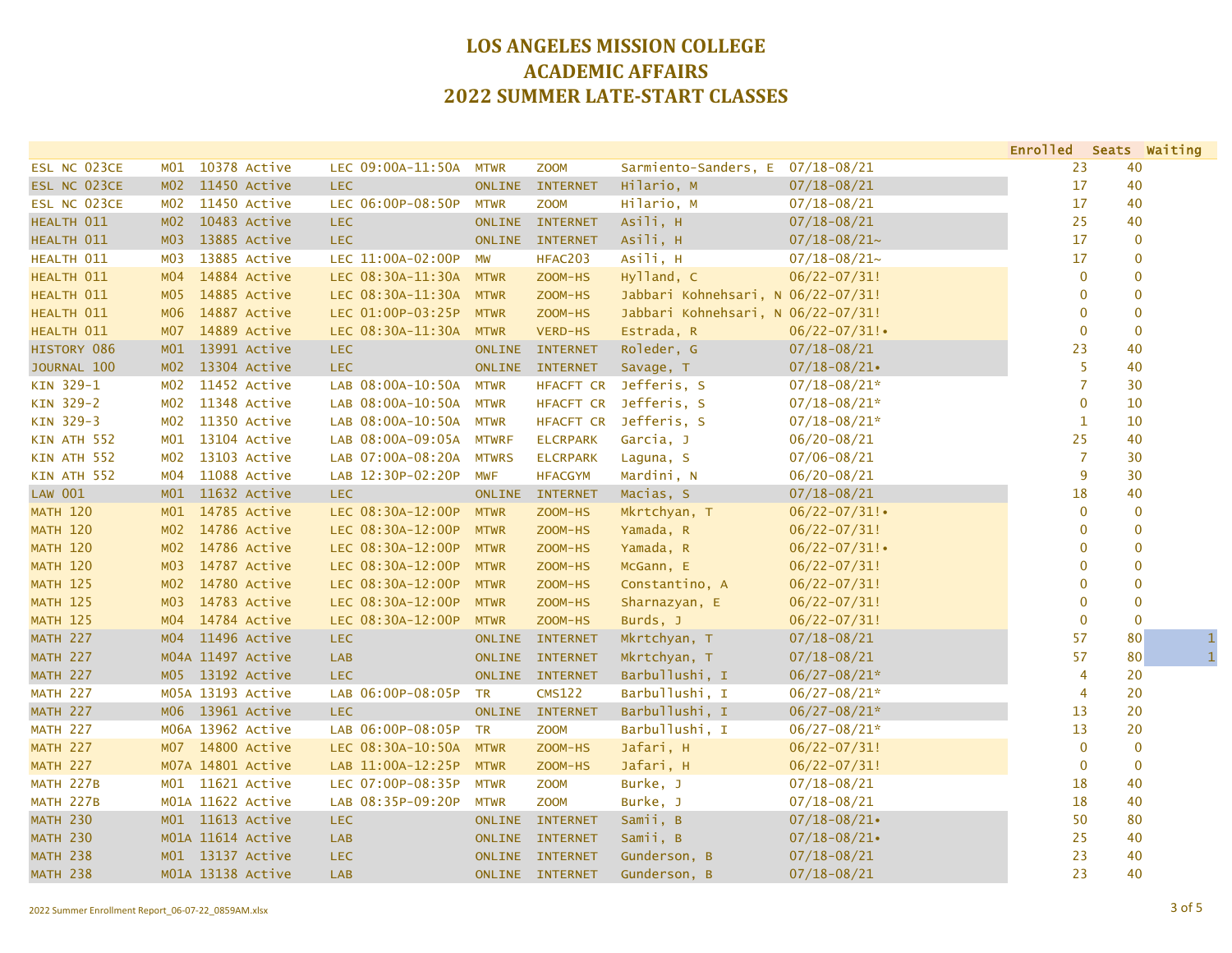|                 |                                 |                         |               |                 |                   |                   | Enrolled Seats Waiting |    |                |
|-----------------|---------------------------------|-------------------------|---------------|-----------------|-------------------|-------------------|------------------------|----|----------------|
| <b>MATH 240</b> | M01 10454 Active                | <b>LEC</b>              | <b>ONLINE</b> | <b>INTERNET</b> | McGann, E         | $07/18 - 08/21$   | 40                     | 40 |                |
| <b>MATH 240</b> | M01A 12430 Active               | <b>LAB</b>              | <b>ONLINE</b> | <b>INTERNET</b> | McGann, E         | $07/18 - 08/21$   | 40                     | 40 |                |
| <b>MATH 240</b> | M02 15022 Active                | LEC 04:00P-06:25P       | <b>MTWR</b>   | <b>CMS128</b>   | Marsubian, A      | $07/18 - 08/21$   | $\overline{2}$         | 40 |                |
| <b>MATH 240</b> | M02A 15023 Active               | LAB 06:30P-07:15P       | <b>MTWR</b>   | <b>CMS128</b>   | Marsubian, A      | $07/18 - 08/21$   | $\overline{2}$         | 40 |                |
| <b>MATH 245</b> | M02 12044 Active                | <b>LEC</b>              | <b>ONLINE</b> | <b>INTERNET</b> | Ramos, N          | $07/18 - 08/21$   | 35                     | 40 |                |
| <b>MATH 245</b> | M02A 12433 Active               | LAB                     | <b>ONLINE</b> | <b>INTERNET</b> | Ramos, N          | $07/18 - 08/21$   | 35                     | 40 |                |
| <b>MATH 266</b> | M02 15052 Active                | LEC 01:00P-03:35P       | <b>MTWR</b>   | <b>CMS128</b>   | Kim, J            | $06/27 - 08/20$   | $\mathbf{1}$           | 42 |                |
| MULTIMD 240     | M01 13924 Active                | <b>LEC</b>              | <b>ONLINE</b> | <b>INTERNET</b> | Measures, J       | $07/18 - 08/21$   | 16                     | 40 |                |
| MULTIMD 240     | M01A 13925 Active               | <b>LAB</b>              | <b>ONLINE</b> | <b>INTERNET</b> | Measures, J       | $07/18 - 08/21$   | 16                     | 40 |                |
| MULTIMD 400     | M01 14749 Active                | LEC 11:00A-01:50P       | <b>MW</b>     | ZOOM-HS         | Ramirez, C        | $06/21 - 08/04!$  | $\mathbf 0$            |    | $\mathbf 0$    |
| MULTIMD 400     | M01A 14750 Active               | LAB 11:00A-01:20P       | <b>TR</b>     | <b>LAUSD CE</b> | Ramirez, C        | $06/21 - 08/04!$  | 0                      |    | $\mathbf 0$    |
| MUSIC 111       | M02 15229 Active                | <b>LEC</b>              | <b>ONLINE</b> | <b>INTERNET</b> | Canon, S          | 07/18-08/21 New   | $\mathbf{0}$           |    | $\mathbf 0$    |
| NRS-HCA 056     | M01 14043 Active                | LEC 08:00A-05:50P       | <b>MW</b>     | <b>INST2016</b> | Johnson-Adkins, B | $08/08 - 08/10$   | $\overline{7}$         | 15 |                |
| NRS-HCA 399A    | M01A 14046 Active               | LAB 07:00A-04:00P       | <b>MWF</b>    | <b>SCHEDULE</b> | Glaus, C          | $07/06 - 08/05$   | 8                      | 15 |                |
| NRS-HCA 399B    | M01 14048 Active                | LEC 08:00A-05:00P       | MW            | <b>INST2014</b> | Johnson-Adkins, B | $08/15 - 08/17$   | 5                      | 15 |                |
| NRS-HCA 399B    | M01 14048 Active                | LEC 08:00A-12:00P       | F             | <b>INST2014</b> | Johnson-Adkins, B | $08/19 - 08/19$   | 5                      | 15 |                |
| NRS-HCA 399B    | M01A 14418 Active               | LAB 08:00A-05:00P       | WF            | <b>SCHEDULE</b> | Kidd, S           | $08/24 - 08/26$   | 5                      | 15 |                |
| NRS-HCA 399B    | M01A 14418 Active               | LAB 08:00A-12:00P       | M             | <b>SCHEDULE</b> | Kidd, S           | $08/22 - 08/22$   | 5                      | 15 |                |
| NUTRTN 021      | M03 13321 Active                | <b>LEC</b>              | <b>ONLINE</b> | <b>INTERNET</b> | Kelley, C         | $07/18 - 08/21$   | 40                     | 40 | $\overline{2}$ |
| PHILOS 006      | M01 11616 Active                | <b>LEC</b>              | <b>ONLINE</b> | <b>INTERNET</b> | Pursley, M        | $07/18 - 08/21$   | 39                     | 40 |                |
| PHRMCTK 034     | M01 10534 Active                | <b>LAB</b>              | <b>ONLINE</b> | <b>INTERNET</b> | Lavy, E           | $07/18 - 08/21$   | 9                      | 40 |                |
| PHRMCTK 034     | 10534 Active<br>M <sub>01</sub> | <b>LAB</b>              | <b>ONLINE</b> | <b>INTERNET</b> | Mohammadian, P    | $07/18 - 08/21$   | 9                      | 40 |                |
| POL SCI 001     | 11081 Active<br>M <sub>03</sub> | <b>LEC</b>              |               | ONLINE INTERNET | Tabakian, J       | $07/18 - 08/21$   | 27                     | 40 |                |
| POL SCI 001     | 13394 Active<br>MO4             | <b>LEC</b>              | <b>ONLINE</b> | <b>INTERNET</b> | Tabakian, J       | $07/18 - 08/21$   | 4                      | 40 |                |
| PROFBKG 200     | 11644 Active<br>MO1             | LEC 02:00P-03:10P       | <b>MTWRF</b>  | <b>CAI230</b>   | STAFF, L          | $07/18 - 08/21$   | 6                      | 30 |                |
| PROFBKG 200     | M01A 11645 Active               | LAB 03:20P-07:25P       | <b>MTWRF</b>  | <b>BAKEKIT</b>  | STAFF, L          | $07/18 - 08/21$   | 6                      | 30 |                |
| PSYCH 001       | 11618 Active<br>MO2             | <b>LEC</b>              | <b>ONLINE</b> | <b>INTERNET</b> | Harris, C         | $07/18 - 08/21$   | 40                     | 40 | $\mathbf{1}$   |
| PSYCH 041       | MO2<br>13931 Active             | <b>LEC</b>              | <b>ONLINE</b> | <b>INTERNET</b> | Williams, F       | $07/18 - 08/21$   | 12                     | 40 |                |
| PSYCH 041       | M03<br>15011 Active             | LEC 08:00A-10:25A       | <b>MTWR</b>   | <b>INST1001</b> | Milani, N         | $07/18 - 08/21$   | $\mathbf{0}$           | 42 |                |
| SOC 001         | 10595 Active<br>MO2             | <b>LEC</b>              | <b>ONLINE</b> | <b>INTERNET</b> | Lai, C            | $07/18 - 08/21$   | 40                     | 40 | $\overline{4}$ |
| SOC 002         | 10743 Active<br>M01             | <b>LEC</b>              | <b>ONLINE</b> | <b>INTERNET</b> | Lai, C            | $07/18 - 08/21$   | 16                     | 40 |                |
| SOC 011         | M01 15018 Active                | LEC 01:00P-03:20P       | <b>MTWR</b>   | ZOOM-HS         | Harris, B         | $06/22 - 07/31!$  | $\overline{0}$         |    | $\mathbf{0}$   |
| SPANISH 002     | 12013 Active<br>M <sub>02</sub> | <b>LEC</b>              | <b>ONLINE</b> | <b>INTERNET</b> | Margolis, E       | $07/18 - 08/21$   | 14                     | 40 |                |
| THEATER 100     | 13209 Active<br>MO2             | <b>LEC</b>              | <b>ONLINE</b> | <b>INTERNET</b> | Cucuzza, R        | $07/18 - 08/21$   | 13                     | 40 |                |
| VOC ED 110CE    | M01 14902 Active                | LEC 08:30A-10:00A MTWRF |               | <b>CMS106</b>   | STAFF, L          | $06/27 - 07/01$ ! | $\mathbf{0}$           |    | $\mathbf{0}$   |
| VOC ED 110CE    | M01A 14903 Active               | LAB 10:10A-11:40A MTWRF |               | <b>CMS106</b>   | STAFF, L          | $06/27 - 07/01$ ! | 0                      |    | $\mathbf{0}$   |
| VOC ED 175CE    | M01 14022 Active                | LAB 01:00P-02:40P       | TR            | SUN-TUJ         | STAFF, L          | $07/18 - 08/21$   | 0                      | 30 |                |
| VOC ED 182CE    | M01 14020 Active                | LAB 03:00P-05:25P       | <b>MTWR</b>   | SUN-TUJ         | STAFF, L          | $07/18 - 08/21$   | 0                      | 30 |                |
| VOC ED 801CE    | 14012 Active<br>MO1             | LEC 06:00P-09:35P       | <b>TR</b>     | <b>INST1006</b> | STAFF, L          | $06/20 - 08/07$   | 2                      | 42 |                |
| VOC ED 802CE    | M01 14013 Active                | LEC 06:00P-08:20P W     |               | <b>INST1006</b> | STAFF, L          | $06/20 - 08/07$   | $\Omega$               | 42 |                |
|                 |                                 |                         |               |                 |                   |                   |                        |    |                |